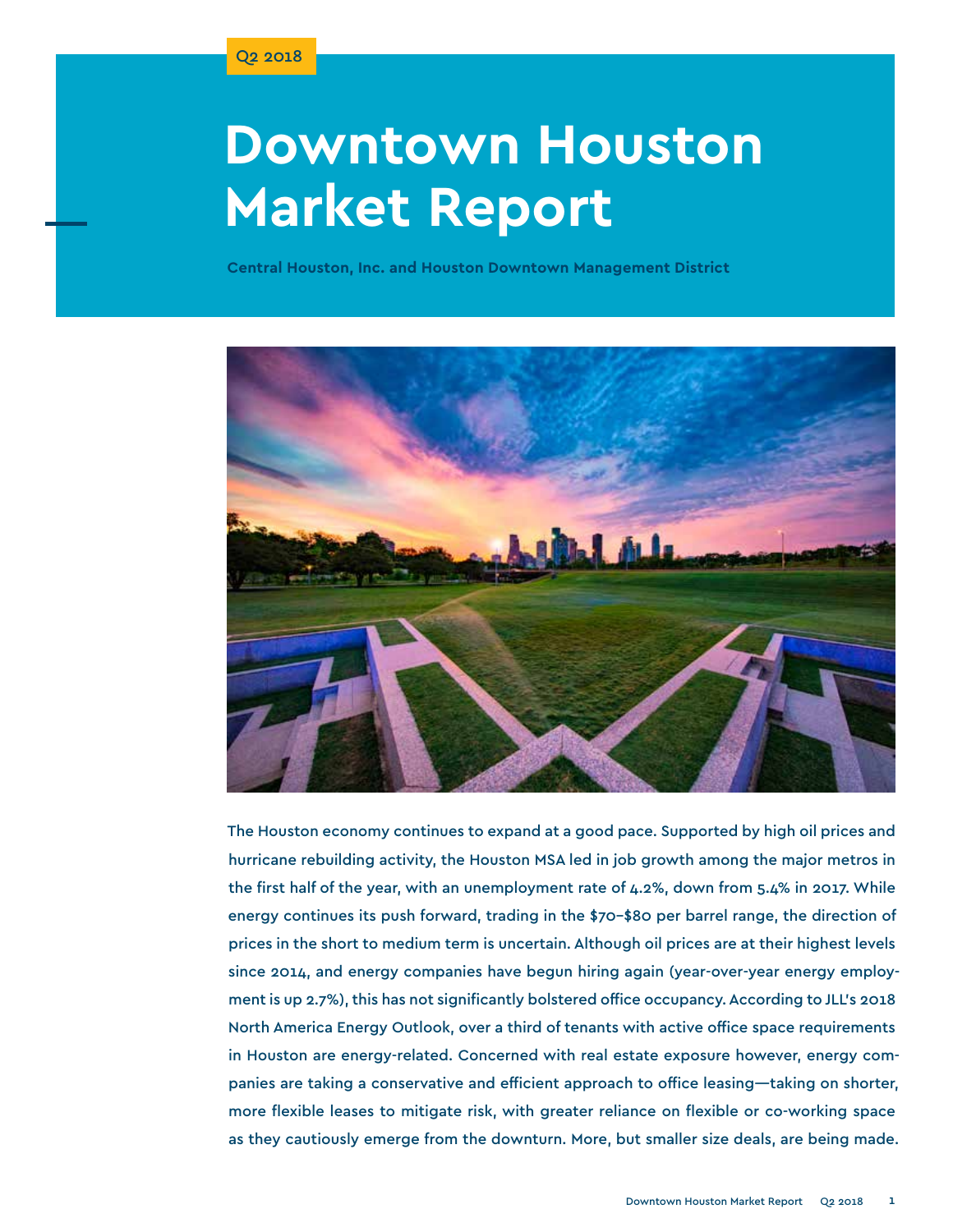## **Q2 2018 Overview**

## **summary** (continued)

The Houston and Downtown office markets are likely to see a boost as upstream activity picks up, including recently announced offshore expansion projects. Job creation opportunities and space expansions by the energy industry will follow closely. Bankruptcies have leveled off, but Downtown continues to feel the lingering impacts of the energy downturn (mergers, acquisitions and consolidations). Following its acquisition by Vistra Energy in April 2018, Dynegy listed its 103,000-SF Houston headquarters space in 601 Travis on the sublease market, cutting 308 jobs. Linn Energy Inc. listed 64,319-SF of sublease space in 600 Travis, following bankruptcy and restructuring. Together, these increased downtown's sublease space by over 150,000-SF.

Notwithstanding, the Downtown office market and development activity have not slowed down, demonstrative of its resilient economy. In the second quarter, Downtown saw major footprint expansions for both energy and non-energy tenants, an influx of local and global law firms, and exponential growth of existing law firms. Enable Midstream Partners took down 48,000-SF of Shell's sublease space in One Shell Plaza. Lionstone Investments is relocating its headquarters Downtown to The Jones on Main from the Washington Heights area. Oil and gas consulting firm EAG Services, is relocating from Uptown to 1415 Louisiana. 609 Main added a new tenant and is now 64 percent leased: energy investment bank Simmons & Company International will be relocating from Bank of America Center to 31,000-SF in 609 Main. Shearman & Sterling LLP just opened its second Texas office on the 33rd floor of 1100 Louisiana, occupying 22,986-SF. Private equity firm Orion Energy Partners LP just opened its first Houston office in Bank of America Center. Law firm, Sidley Austin, LLP signed a long-term



lease renewal and expanded its offices in Wells Fargo Plaza by 60 percent, adding 30,000-SF to its existing 50,000-SF to accommodate its exceptional growth. Law firm Munsch Hardt Kopf & Harr PC expanded its office space by about 40 percent to keep up with its growth, adding 8,800-SF to its existing 21,200-SF in Pennzoil Place-North Tower; since 2014, the firm has doubled its Downtown lawyers, and intends to more than double again. Holland & Knight LLP, a law firm that opened its Downtown office less than three years ago at 1000 Louisiana, with three lawyers, has again expanded its employee count (a 500 percent increase in just three years). Law firm Gibson, Dunn & Crutcher LLP's opened Downtown in February 2017 with just two partners, and now has 20 staff. White & Case LLP, which opened its office Downtown in February 2018, announced plans to quadruple its staff within two years. Downtown's largest employer, Chevron, reported first quarter earnings of \$3.64 billion, up 35.6 percent from \$2.68 billion a year earlier.

For the second time this year, Downtown was named one of the top residential neighborhoods in Houston. Commercial real estate firm Berkadia named Downtown the second of the top five Houston neighborhoods with the biggest gains in occupancy year-over-year for the first quarter – an 11 percent gain to 70 percent occupancy. Over 8,000 people now live in the Downtown core, with the apartment inventory continuing to rise. DLC Residential announced a \$54 million, 229-unit mid-rise residential project, the Regalia at the Park, at 100 Crawford with delivery in about 26 months. On the hotel front, Choice Hotels International, Inc. has begun construction on the redevelopment of the Great Southwest building into a 21-story Cambria hotel. The former 30-story,600-room Days Inn hotel at 801 St. Joseph's Parkway is now listed for sale.

Tagged as one of the nation's fastest growing tech hubs, attracting significant investments from Silicon Valley companies and major local investors, the Downtown Houston innovation ecosystem continues to thrive. Just over two months of its soft opening, WeWork Downtown's leasing is exceeding expectations. The New York-based Flatiron School, an accelerated programming school, officially opened its fourth global campus in WeWork Downtown, with \$250,000 in full scholarships from Facebook for the inaugural class. Chevron Technology Ventures LLC (CTV), the Houston-based venture capital arm of Chevron Corp., also just created its sixth fund, a \$100 million fund called "Future Energy Fund" to invest in research and innovation of new, alternative energy technologies (including from more Houston companies).

Sources: ([Bureau of Labor Statistics](https://www.bls.gov/bls/newsrels.htm#OEUS); [New York Times](https://www.nytimes.com/2018/06/01/business/economy/jobs-report.html); [The Washington Post;](https://www.washingtonpost.com/news/wonk/wp/2018/07/06/u-s-economy-added-213000-jobs-in-june/?noredirect=on&utm_term=.6aa7ed65b632) [The Washington Post;](https://www.washingtonpost.com/news/wonk/wp/2018/06/01/u-s-economy-continues-its-hiring-spree-and-is-projected-to-add-200000-jobs-in-may/?noredirect=on&utm_term=.c5f4920b0986) [CNBC;](https://www.cnbc.com/2018/07/06/big-oil-sowing-the-seeds-for-crude-prices-above-150-bernstein-warns.html) [Wall Street Journal](https://www.wsj.com/articles/u-s-hiring-strong-in-june-unemployment-rate-rises-as-more-enter-labor-force-1530880292); [CNN](http://money.cnn.com/2018/01/30/news/economy/us-economy-boom-history/index.html); [JLL\)](http://www.us.jll.com/united-states/en-us/research/industry/energy)

WeWork at 708 Main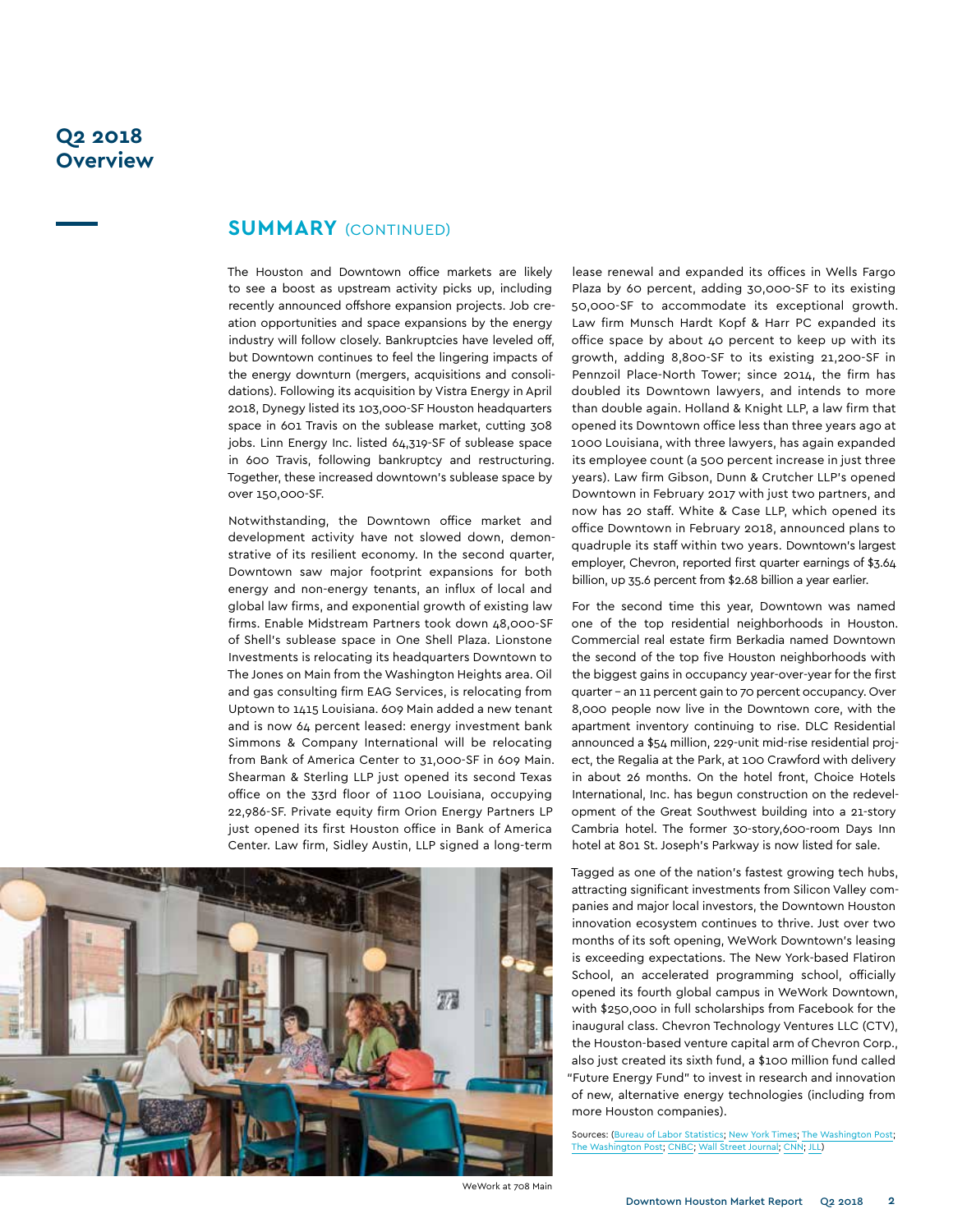## **RESIDENTIAL**

**RESIDENTIAL HIGHLIGHTS**

5,992 residential units

600 under construction

1,179 proposed

**office highlights**



Downtown now has **more than 8,000 residents**, a big leap from 3,800 in 2012 when the Downtown Living Initiative first tackled the need for more residential in Downtown, and that number is increasing monthly. "Plan Downtown" called for 12,000 additional units with the goal of reaching 30,000 residents in the next 20 years. Downtown has become more vibrant as residents have increased due to the diversity of residential options (including six buildings in the last 15 months). Downtown's overall residential market was 75.4 percent occupied at the end of Q2. ([Bisnow\)](https://www.bisnow.com/houston/news/multifamily/downtown-crossed-8000-residents-in-april-88131)

Fat Property, the new owner of the **Peacock & Plaza Apartments** at 1414 Austin St., a 2-building, 32-unit pre-war apartment complex a block west of the Toyota Center, plans to heavily upgrade units in one of the two buildings. Renovations will include new plumbing, electrical, HVAC systems, kitchens, appliances, and bathrooms. Units in the other building will be spruced up, but will be left somewhat original. Designed by Houston architect Lenard Gabert, its first building went up in 1926; the second followed 14 years later. [\(Swamplot](http://swamplot.com/the-changes-coming-to-the-pre-war-peacock-plaza-apartment-complex-downtown/2018-05-03/))

Florida-based developer, DLC Residential, has broken ground on **Regalia at the Park**, a \$54 million, 229-unit new apartment project at 100 Crawford. This market-driven development is evidence of the success of the Downtown Living Initiative, set up to kickstart multifamily projects Downtown. The property will include studios to two-bedroom units, a pool, yoga studio, fitness center and parking. The building will occupy the entire block bounded by Crawford, Commerce, North Jackson and Ruiz Streets, with delivery in around 26 months. [\(HBJ\)](https://www.bizjournals.com/houston/news/2018/04/19/exclusive-luxury-multifamily-project-to-break.html)

# **OFFICE**

**1010 Lamar** office tower (also known as Younan Square) and its adjacent 550-car garage at 1111 Main (the former Sakowitz building) have been listed for sale. The 20-story, 277,991-SF office building built in 1981, is located on nearly a full city block next to GreenStreet. Younan Properties recently spent over \$4.5 million on renovations. The building is 55 percent leased and is being marketed by HFF. [\(CoStar](http://www.costar.com/News/Article/Downtown-Department-Store-Turned-Office-Building-Hits-The-Block/201289), [RNR,](http://campaign.r20.constantcontact.com/render?m=1102184342472&ca=821dee44-0e72-425c-aa8e-0eb0b967c5c4) [Chronicle,](https://www.houstonchronicle.com/business/article/Downtown-office-tower-hits-market-as-energy-12935089.php) [HBJ](https://www.bizjournals.com/houston/news/2018/05/23/office-tower-former-sakowitz-store-in-downtown.html))

Historic and LEED Gold-certified office tower, **1001 McKinney**, which was listed on the market in early January, has been sold. The building's owners, Cameron Management and Silverpeak Real Estate Partners sold the 373,000-SF Art Deco tower building to a partnership between Houston-based TRC Capital Partners LLC and Denver-based Amstar America LLC. HFF represented the owners. Built in 1947, the property underwent a \$3 million renovation in 2014. A Morton's Steakhouse was also added to the building. The property is 75 percent occupied. ([HBJ](https://www.bizjournals.com/houston/news/2018/06/28/historic-office-tower-in-downtown-houston-trades.html))

Just over a year after its acquisition by Spear Street Capital, the 581,000-SF **5 Houston Center** office tower located at 1401 McKinney is undergoing a \$6 million renovation that will remodel its fitness center, office lounge and sky lobby, in-line with Spear Street's broad plans to reposition its acquired properties to remain competitive. [\(HBJ\)](https://www.bizjournals.com/houston/news/2018/05/10/exclusive-downtown-houston-office-tower-undergoing.html)



Regalia at the Park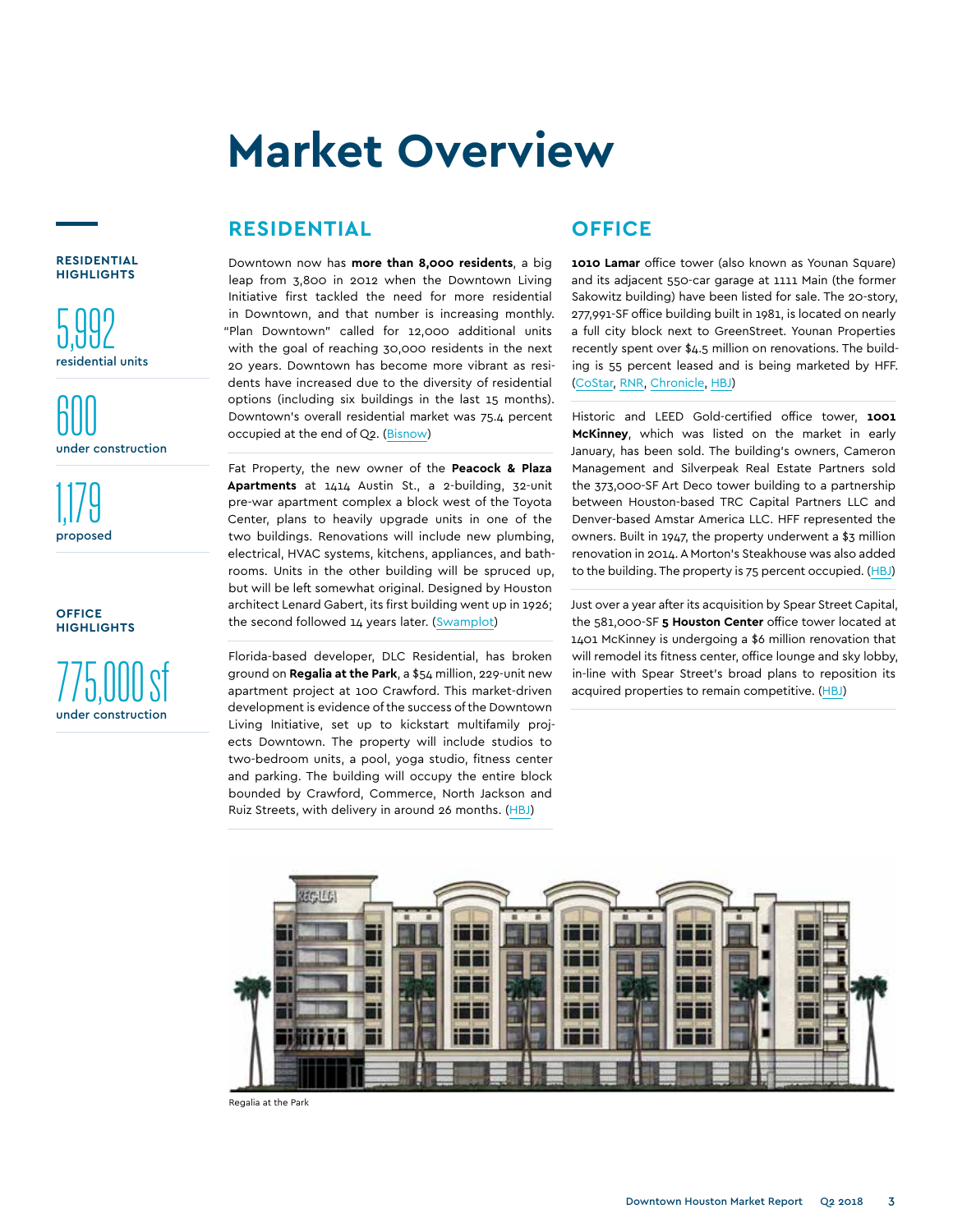**HOTEL HIGHLIGHTS**

7,803 hotel rooms

564 under construction

400 proposed

## **OFFICE** (CONTINUED)



Flatiron School

The **Flatiron School**, an accelerated coding bootcamp that started in New York, officially opened its Houston school at WeWork's 708 Main St. location on June 12. The Houston Area Urban League helped recruit candidates from over 400 applicants. Facebook provided \$250,000 to fund full scholarships for all students in the inaugural class of Flatiron's flagship 15-week Immersive Full Stack Web Development Course, which starts July 16. Facebook also pledged to train 1 million people and small business owners nationwide by 2020 to help close the skills gap. [\(HBJ](https://www.bizjournals.com/houston/news/2018/06/08/ny-coding-school-kicks-off-houston-expansion-as.html), [Flatiron School](https://flatironschool.com/houston-campus/), [Flatiron Houston](https://flatironschool.com/programs/software-engineering-immersive/houston/))

The Zimmerman family, behind the Montrose hotel La Colombe d'Or, has completed the \$5 million renovation of the historic Raphael and Dorrance buildings at 110 and 114 Main St., rebranded as **Main & Co.**, into a 5-story mixed-use redevelopment. Main & Co. now includes creative office space, contemporary arts and retail space. The redesign preserved and restored much of the original interior character, while incorporating modern, sustainable and creative conveniences. The Cottonmouth Club and Lilly & Bloom cocktail lounges and LCD Art Gallery are already open. Almost 17,000-SF of office space and 5,000-SF of street-level retail space are available for lease. [\(Chronicle](https://www.chron.com/business/real-estate/article/Historic-Main-Co-project-debuts-downtown-s-newest-13013893.php), [HBJ](https://www.bizjournals.com/houston/news/2018/06/22/photos-houston-hotelier-finishes-renovations-on.html))

Three companies headquartered in Downtown were named to **Forbes' 2018 America's Best Employers**. NRG Energy Inc., which has dual headquarters in Houston and New Jersey, topped the list of Houston companies at No. 7. TOTAL was ranked No. 107 while CenterPoint Energy was ranked No. 387. NRG Energy was also No. 262 on Forbes' first-ever "Global 2000: World's Best Employers," an annual list of the world's biggest public companies. [\(HBJ\)](https://www.bizjournals.com/houston/news/2018/05/10/see-which-houston-cos-are-among-the-countrys-top.html)

Downtown-based companies, Plains All American Pipeline, L.P., EOG Resources, Kinder Morgan, Waste Management, LyondellBasell Industries NV and Enterprise Products Partners LP, were ranked among the London-based *Brand Finance 500 Most Valuable American Brands for 2018*. [\(HBJ](https://www.bizjournals.com/houston/news/2018/06/21/study-these-houston-companies-rank-among-americas.html))

Downtown-based energy firm, Cheniere, made the **Fortune 500 List** for the first time, following a 336.5 percent boost in its revenues from 2016. Seventy percent of Downtown companies climbed in ranks from 2017 to 2018: Enterprise Products Partners moved from #122 to #105; Plains GP Holdings, LP moved from #141 to #115; EOG Resources made the largest leap, climbing up 86 levels from #356 to #270; Targa Resources moved from #402 to #307; CenterPoint Energy moved from #362 to #308; Calpine moved from #400 to #336; and Cheniere

## **HOTEL**

Purchased last year by the Shinn family, **Lancaster Hotel**, is undergoing a multimillion-dollar renovation after flooding significantly during Hurricane Harvey. Located at 701 Texas, the renovated hotel will include a redesigned lobby and guest rooms, a new restaurant and bar, an outdoor mezzanine, an espresso bar and a new cardio fitness studio. Over 40 pieces of contemporary art and the work of over 60 artists will be on display in the hotel. Renovations are expected to be completed in October. The hotel underwent a \$10 million renovation in 2013. Before Hurricane Harvey, the hotel's average occupancy was around 80 to 85 percent. ([HBJ](https://www.bizjournals.com/houston/news/2018/04/18/exclusive-nearly-100-year-old-downtown-hotel-to.html))



Lancaster Hotel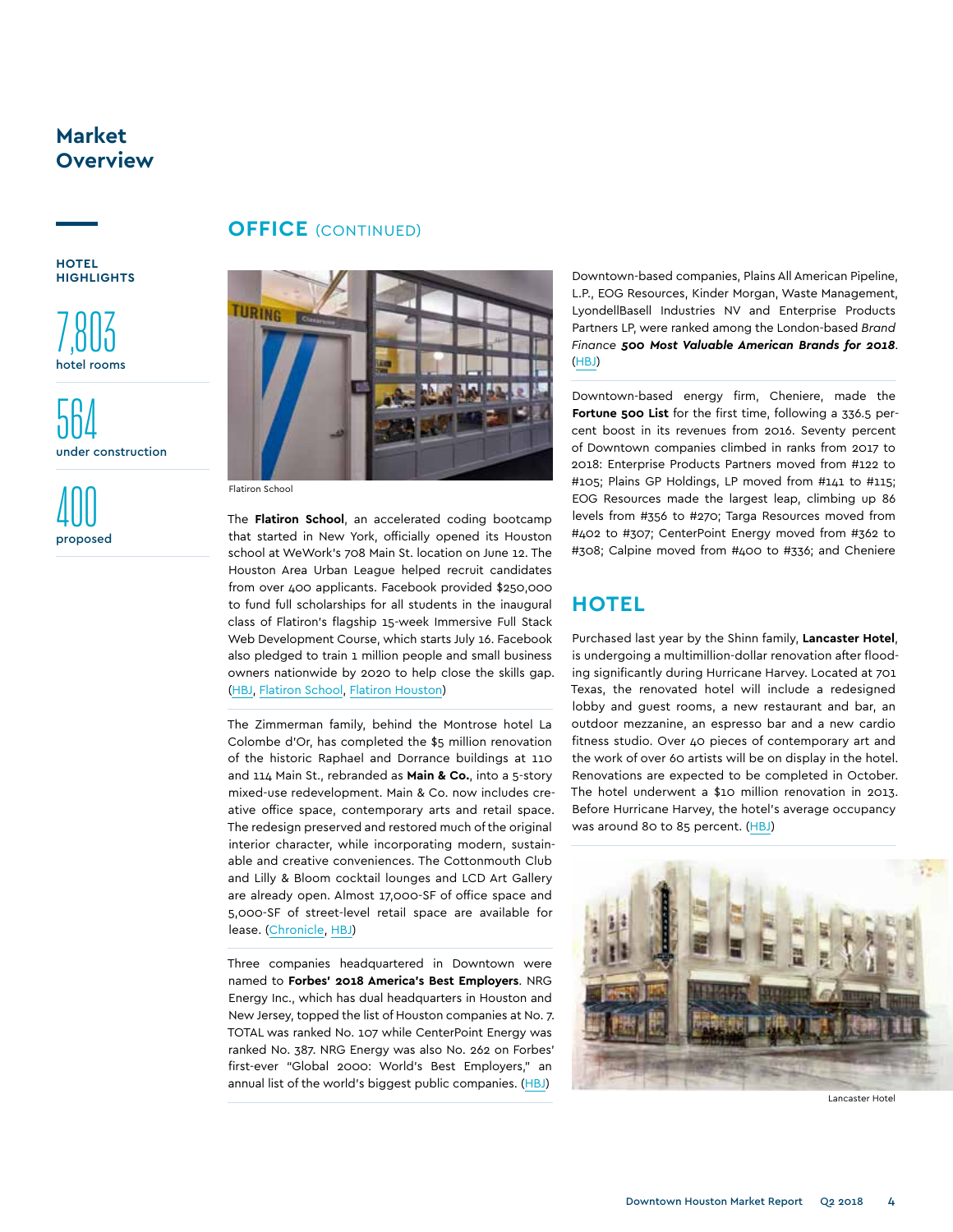**retail highlights**





## **retail**

**Grit Grocery**, an innovative mobile farm-to-table grocery concept that provides local, natural, and unprocessed food to urban communities, is now in the Historic Market Square neighborhood. Grit Grocery is located on the 900 block of Preston (between Main and Travis), from  $4$  to 9 pm every Tuesday and Thursday. ([Website,](https://gritgrocery.com/?List&utm_term=0_0001e000b3-c15cef9696-274261269) [Video](https://www.downtownhouston.org/news/#section_videos))

**La Colombe d'Or (LCD) Art Gallery**, Downtown's newest contemporary art gallery is open at 114 Main. LCD specializes in representing contemporary and emerging artists, with exhibits displaying everything from artistic reinterpretations of cash and coins to pieces that explore luminosity. Exhibitions are open Thursdays to Saturdays from noon to 6 pm and Sundays from noon to 4 pm. [\(LCD Gallery\)](https://www.lcdgallery.com/?utm_source=The+List&utm_campaign=bb74f0df46-EMAIL_CAMPAIGN_2017_08_11_COPY_01&utm_medium=email&utm_term=0_0001e000b3-bb74f0df46-274261269)

**No Lines Barber Studio** is open in the Warehouse District at 1401 Sterrett Street, Suite 202, Tuesdays to Saturdays from 10 am to 6 pm. [\(Barber Studio\)](https://www.facebook.com/NoLinesbarber/)

The popular, next-generation, and Houston's original premium indoor cycling studio **RYDE** has opened Downtown in a street-front contemporary studio on the ground floor of the Esperson Building. Located on the corner of Milam and Rusk, the studio boasts top-of-the-line fitness equipment and a proprietary myRYDE performance tracking and analysis system. RYDE clients get performance results of their 45-minute full-body workout emailed to them after each session. [\(Culturemap](http://houston.culturemap.com/news/city-life/05-16-18-houston-downtown-premium-indoor-cycling-ryde-open/#slide=0))

Whitney Andrew and two fellow Houston music veterans have opened a new performance venue dubbed **Spruce Goose: Social Flyers Club**, a nod to Howard Hughes' famed aircraft. Located on the top floor of the Henke & Pillot building at 811 Congress, Spruce Goose will bring a steady live music presence to Historic Market Square. All three have major ties to Houston's music and arts scenes. [\(Houston Press\)](http://www.houstonpress.com/music/upstart-spruce-goose-is-soaring-10447678)

**Tru Essence Cosmetic & Med Spa** is now open on the ground floor of SkyHouse Main at 1725 Main Suite 2 (corner of Jefferson and Fannin). A luxury cosmetic and medical spa, Tru Essence is owned and operated by medical and pharmaceutical doctors. ([Website](http://truessencespa.com/))

Oxbow7 located on the ground floor of the new Le Méridien hotel has been rebranded as **Zutro Restaurant & Bar**, serving innovative regional Southern cuisine created from the freshest ingredients. The 23rd floor rooftop lounge, Hoggbirds, has also been rebranded as **Z on 23 Rooftop Lounge** and features a light menu, craft cocktails, specialty beers, a wine selection and 360-degree views of Downtown. ([Website](http://www.lemeridienhoustondowntown.com/houston-restaurants))

## **Retail—Coming soon**

Charles Lusk and restaurateur Sean Marshall are opening a new restaurant—**Coterie**—this summer on the ground floor of Market Square Tower at 777 Preston. Described as "deliberately personal and uniquely Houston," the 1,500-SF space restaurant will "mirror the energy of downtown's resurgence," and include Italian handmade furniture, locally sourced fixtures, and a wine cellar where guests can walk in and select a bottle with their server. The menu will offer breakfast to late-night dishes that will include seasonal items. [\(HBJ,](https://www.bizjournals.com/houston/news/2018/04/11/downtownhouston-s-tallest-residential-tower-to-add.html) [Bisnow,](https://www.bisnow.com/houston/news/retail/market-square-announces-coterie-as-restaurant-tenant-87280) [RNR](http://realtynewsreport.com/2018/04/12/restaurant-coming-to-new-downtown-apartment-tower/), [Chronicle\)](https://www.chron.com/entertainment/restaurants-bars/article/Coterie-restaurant-moving-into-downtown-high-rise-12828795.php)

**Etro Lounge** nightclub is moving Downtown from its Montrose location at 1424 Westheimer to the recently completed Main & Co. mixed-use project at 114 Main St. in August. [\(HBJ\)](https://www.bizjournals.com/houston/news/2018/06/29/anvil-owner-to-take-over-adjacent-space-after.html)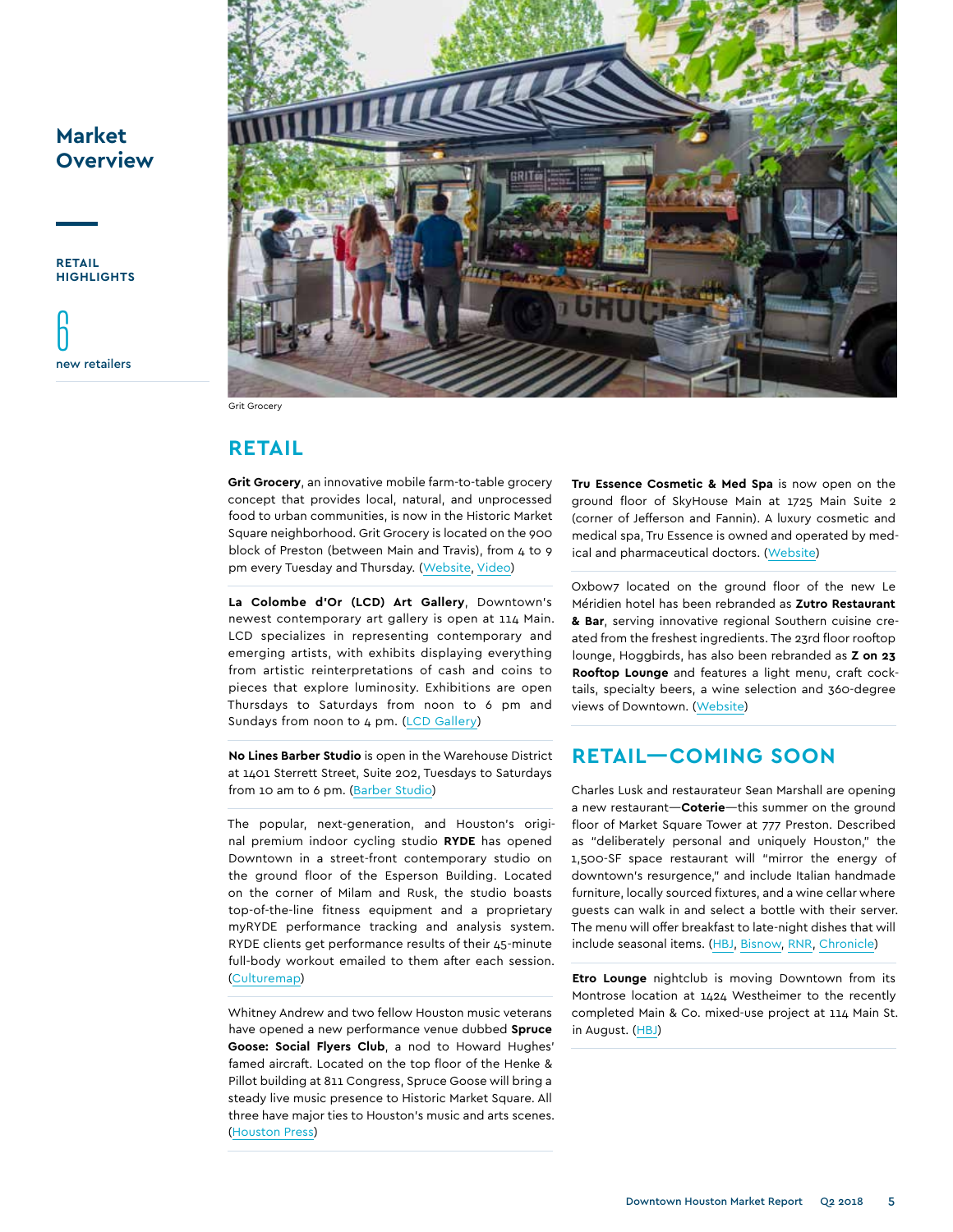## **retail—COMING SOON**  (continued)

Bravery Chef Hall has announced its first cocktail concept, **Indie Bar**, inside its Aris Market Square street-level space at 409 Travis St. The concept will feature a rotating bartender, and act as an incubator for local bar professionals to grow and learn. Candidates will pitch their ideas to Bravery's partners similar to ABC's TV show "Shark Tank." The selected bartender will build a team and menu, and operate the bar. ([HBJ\)](https://www.bizjournals.com/houston/news/2018/04/25/bravery-chef-hall-in-downtown-houstonannounces.html)

Finn Hall has secured its final four restaurants and two bar concepts before its fall opening in The Jones on Main at 712 Main St. The restaurants include: **Craft Burger**, started by Shannen Tune, who won the Food Network TV show "Chopped" in 2016; **Oddball Eats**, a falafel-focused Mediterranean concept owned by siblings Rani and Rene Francis; **Sit Lo**, a new concept from the team behind the Bowl'D Up food truck, showcasing 'Little Saigon' food culture with Vietnamese street food; and **Yong**, a fast-casual Korean concept by former La Grange and Cottonwood chef, Daniel Aitai. The bar concepts include: **St. Jac's**, in the main hall, offering craft beer, wine and cocktails and **Swallow's Nest**, on a mezzanine level, serving cocktails. Max Gonzalez, owner of Catalina Coffee and Amaya Roasting Co., will debut **Amaya Coffee**, a new local coffee concept offering pastries, beverages, and a new addition—affogato. Finn Hall is expected to open in September. [\(HBJ,](https://www.bizjournals.com/houston/news/2018/04/17/local-coffee-concept-coming-to-upcoming-downtown.html) [HBJ,](https://www.bizjournals.com/houston/news/2018/06/22/restaurant-roundup-district-west-landsanother.html) [HBJ\)](https://www.bizjournals.com/houston/news/2018/05/02/upcoming-downtown-food-hall-names-final-4-concepts.html)

A new concept tagged as "a reimagined fine dining experience" will be opening to replace Artista restaurant at the Hobby Center, which has closed. The new concept will be launched with a new restaurant name in mid-September. The Hobby Center's Grand Lobby Bistro will still serve food before performances. [\(HBJ](https://www.bizjournals.com/houston/news/2018/05/30/artista-at-the-hobby-center-closes-new-concept-to.html))

## **Other Developments**

Design and planning has begun on the \$22 million **Bagby Street Corridor redevelopment project**. The redesign will reduce the 4-to-5 lane street to between 3-to-4 vehicular lanes, add wider pedestrian walkways, bicycle lanes, beautification elements and signature lighting and update the storm sewer system. The project kicked off in July 2017 and is expected to last through June 2021, with design taking one year and construction taking two. [\(HBJ](https://www.bizjournals.com/houston/news/2018/05/08/houston-s-downtown-redevelopment-authority-picks.html), [Bisnow\)](https://www.bisnow.com/houston/news/mixed-use/with-jones-plaza-and-bagby-street-redevelopment-theater-district-kicks-off-major-master-plan-87783)

The design phase of the \$5 million second phase of renovations to the Downtown **Barbara Bush Literacy Plaza** has begun, led by Lauren Griffith Associates. The 0.75 acre plaza is located at 550 McKinney, between the Julia Ideson Building and the Central Library. Construction on the second phase is expected to run from early 2019 to the end of 2019. Phase 2 will include a library lounge, children's reading area and a café with indoor and outdoor seating, a water feature, video display, landscaping, and a "panel of lawn for casual seating or rotating art exhibits." The \$1.6 million first phase of the plaza's renovation project was completed in 2017. [\(HBJ](https://www.bizjournals.com/houston/news/2018/06/13/houston-public-librarys-downtown-plaza-to-undergo.html))

The **BBVA Compass Stadium** is one of the 15 venues across 13 U.S. cities to host the 2019 CONCACAF Gold Cup soccer matches next summer. This is the fourth consecutive edition of the prestigious continental soccer tournament in which BBVA Stadium will serve as a host venue. [\(BBVA Compass Stadium,](http://www.bbvacompassstadium.com/news/detail/2019-concacaf-gold-cup-returns-to-bbva-compass-stadium) [HBJ](https://www.bizjournals.com/houston/news/2018/05/17/concacaf-gold-cup-coming-back-to-houston.html))

The former Holiday Inn turned **Day's Inn Hotel** at 801 St. Joseph Pkwy. is now listed for sale by SFK Development, following a 2-week site cleanup. The 30-story, 477,981-SF property was once the largest and tallest Holiday Inn in the country with 600 guest rooms. CBRE is marketing the building, which sits on a half-block, with 24 levels of space atop a six-story parking structure, and six elevator shafts. It is one block from the Pierce Elevated, which is scheduled to be removed as TxDOT re-routes the freeway, opening up green space and removing the barrier between Midtown and Downtown. [\(Swamplot,](http://swamplot.com/downtown-houstons-foremost-abandoned-building-now-listed-for-sale/2018-04-25/)) [RNR,](http://campaign.r20.constantcontact.com/render?m=1102184342472&ca=4ebc8c27-91a5-49fe-84a7-35ee7847d366) [Bisnow\)](https://www.bisnow.com/houston/news/other/clean-up-crews-working-on-downtowns-biggest-blight-87540)

Houston is among three finalists to host the **2020 Democratic National Convention** along with Milwaukee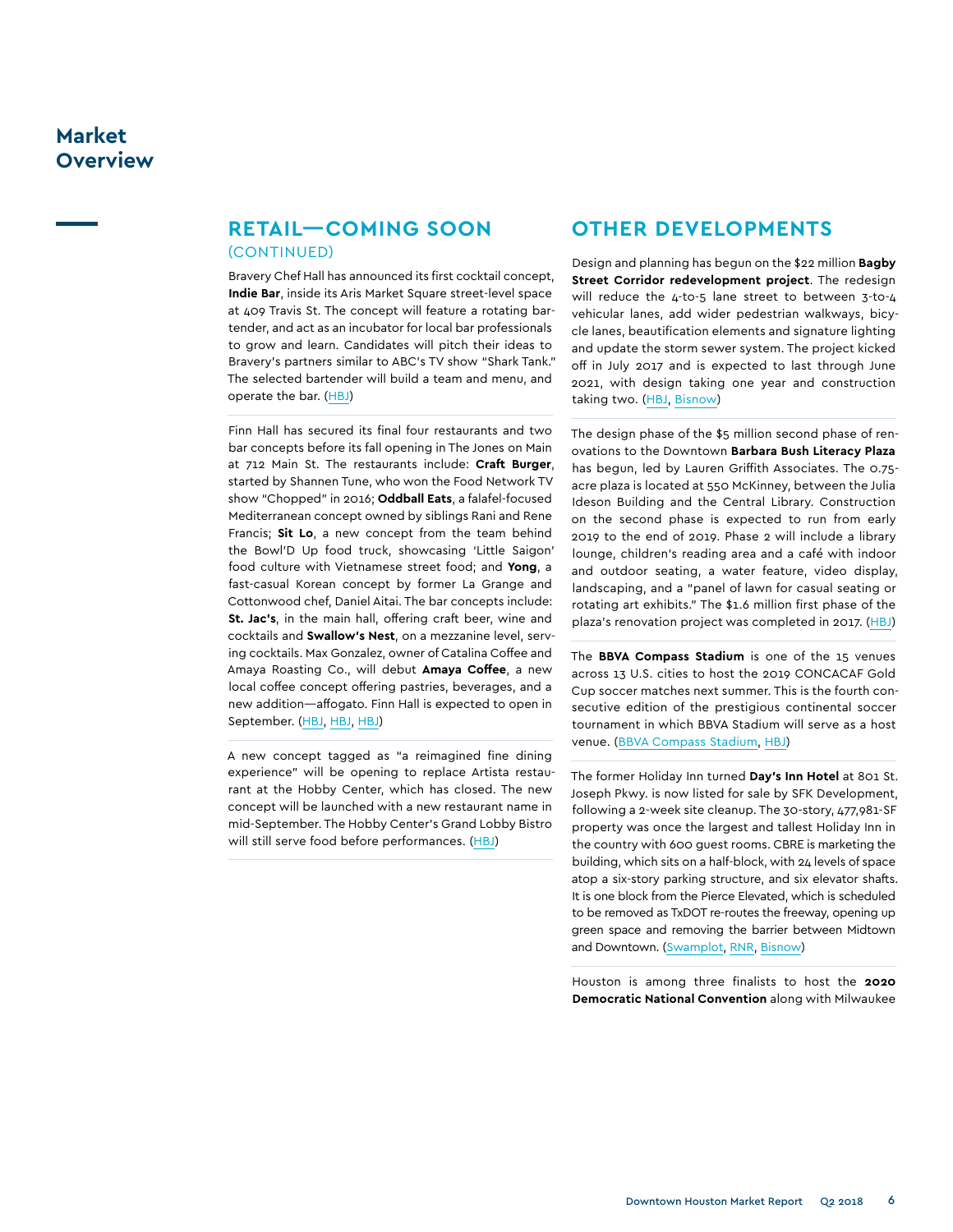## **other developments**  (continued)

and Miami Beach. Mayor Sylvester Turner highlighted Houston's proven excellence in hosting high-profile national events such as the Super Bowl. Houston's bid proposes the Toyota Center and the George R. Brown Convention Center as the official convention sites, with around 24,000 hotel rooms available within 14 miles. [\(HBJ](https://www.bizjournals.com/houston/news/2018/06/20/houston-among-3-finalists-for-2020-democratic.html), [Chronicle\)](https://www.chron.com/news/politics/houston/article/Houston-s-bid-for-the-2020-Democratic-National-13010304.php)

Part of Brookfield Properties' renovation plans to upgrade **Houston Center**, the company unveiled a series of six new, colorful murals on the 4 Houston Center wall facing McKinney to brighten up the area and encourage biking and walking. Pandr Design Co. created the murals, designed by artists Roxy Prima and Phoebe Cornog, who also installed two tunnel murals at The Court at Allen Center, another Brookfield property. Since the murals were installed, the #madeinhou hashtag has proved popular on Instagram. [\(Chronicle,](https://www.chron.com/news/houston-texas/houston/article/New-colorful-murals-brighten-up-downtown-Houston-12984287.php) [Brookfield Twitter](https://twitter.com/brookfieldhtx/status/1002220428021166080))

**Houston's First Baptist Church Downtown** unveiled the completed new facility at 1730 Jefferson on May 20, 2018. The former Communication Workers of America/ Local 6222 Union building was redeveloped into a 3-story multi-purpose campus able to hold between 600 and 700 worshippers. [\(Website](https://houstonsfirst.org/downtown/))

Part of the Theater District's 2025 Master Plan to activate the west side of Downtown, the 1.5-acre **Jones Plaza** will undergo a \$25 million redevelopment. Rios Clementi Hale Studios is leading the "Urban Choreography" concept redesign that celebrates the plaza's dual role of a green oasis and cultural programming and special events space. Led by Houston First, the renovated plaza will be a vibrant, programmable day-and-night venue with easy access to theater facilities, art installations, performance space and a 4,000-SF dining facility. Jim Crane and the Astros' Foundation are leading the \$20 million fundraising campaign efforts. ([HBJ\)](https://www.bizjournals.com/houston/news/2018/04/24/20m-renovation-project-planned-for-jones-plaza-in.html)

**METRO** is in the final phase of a mobility plan to address public transit needs in the Greater Houston area set to be released this summer. The main goals of the plan involve improving safety, accessibility, speed and connectivity, including forming more connections between major activity centers and airports. ([CommunityImpact](https://communityimpact.com/houston/cy-fair/news/2018/04/18/metro-plan-on-houstons-public-transit-needs-to-be-released-this-summer))

Four Downtown real estate projects were winners of **2018 Landmark Awards**. The Main and Commerce Exchange won the Renovation and Rehabilitation



Houston's First Baptist Church

category; NRG sublease at One Shell Plaza won the Project Lease category. 609 Main at Texas won the Office Building or campus category; and Aris Market Square won the Multifamily category. [\(HBJ](https://www.bizjournals.com/houston/news/2018/04/19/hbj-names-top-real-estate-projects-aswinners-of.html))

An eight-foot bronze statue and monument to honor **President Lyndon Baines Johnson (LBJ)** is to be built in (little) Tranquility Park. Led by Charles Foster and the George Bush Presidential Library Foundation's David Jones, the monument will include LBJ quotes, a timeline of his career, recordings of his voice, and his ties to Houston, including his influence in securing the NASA Johnson Space Center for Houston. The LBJ monument will complement the nearby monuments of President George H.W. Bush and James A. Baker, III. The Brown Foundation of Houston has kicked off the fundraising campaign with a \$250,000 grant. ([Bisnow](https://www.bisnow.com/houston/news/deal-sheet/this-weeks-houston-deal-sheet-89200), [RNR\)](http://campaign.r20.constantcontact.com/render?m=1102184342472&ca=d54ee5bf-0279-4d83-a8a9-68c096b95e97)

**Lyric Centre Garage**, A 800-car new parking garage, opened in April at 411 Smith. The garage has a fresh and modern design aesthetic plus enhanced exterior lighting. Lyric Market, a 30,000-SF food hall located in its street-level space, is expected to open in early 2019.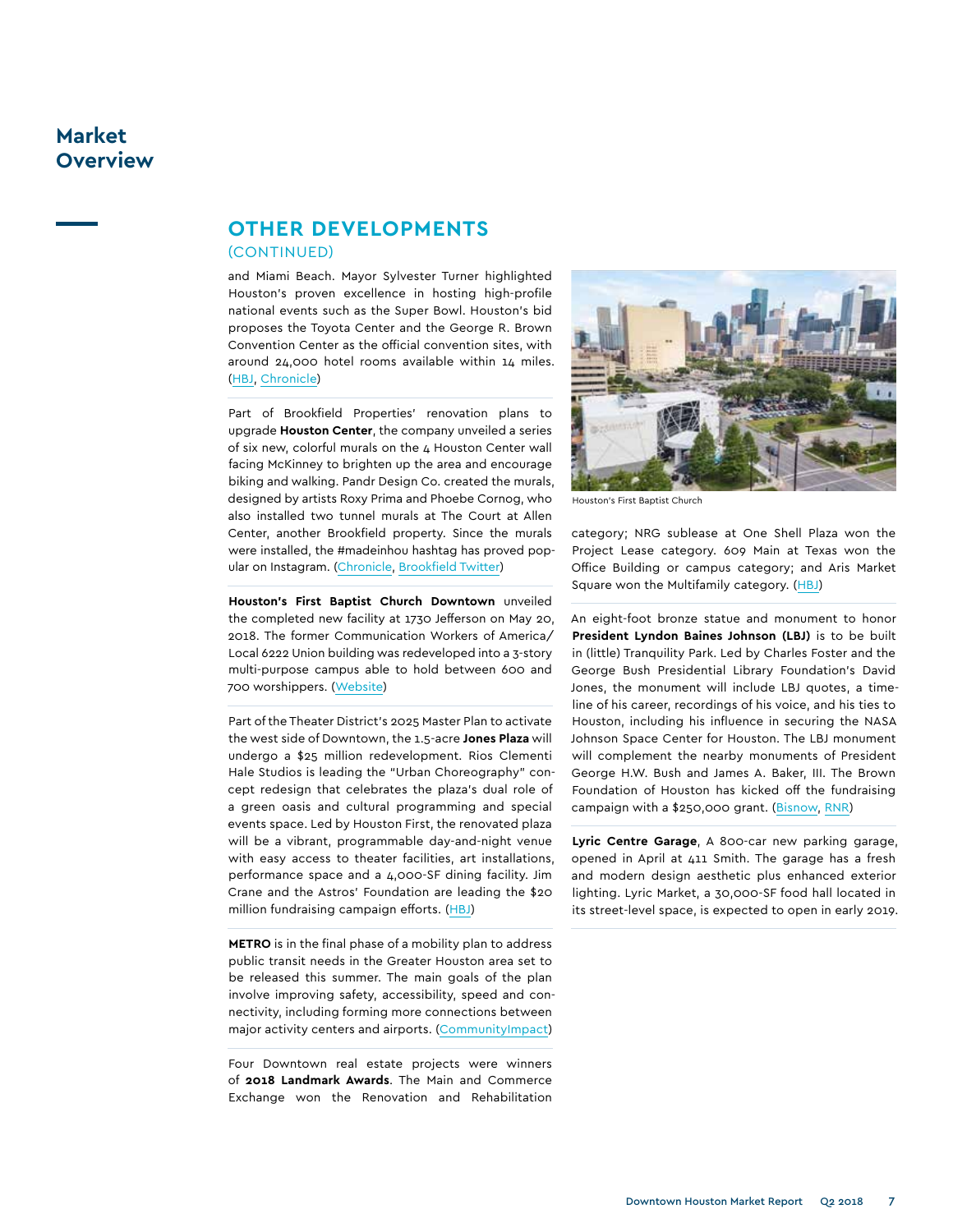# **Q2 2018 Overview**

# **MAJOR OFFICE LEASES AND SALES**

## **office leases**

| <b>TENANT</b>                                                          | <b>TYPE</b>            | то                                               | <b>FROM</b>                                         | <b>SF</b>                        |
|------------------------------------------------------------------------|------------------------|--------------------------------------------------|-----------------------------------------------------|----------------------------------|
| <b>Harris County Veterans</b><br><b>Services</b>                       | Relocation             | 500 Jefferson                                    | 9418 Jensen Dr.                                     | 118,896                          |
| Carrizo Oil & Gas                                                      | Renewal                | 500 Dallas                                       |                                                     | 83,109                           |
| Sidley Austin, LLP                                                     | Renewal/<br>Expansion  | Wells Fargo Plaza<br>(1000 Louisiana)            |                                                     | 80,000<br>(Expansion:<br>30,000) |
| Haynes & Boone                                                         | Renewal                | 1221 McKinney                                    |                                                     | 70,000                           |
| <b>Constellation Energy</b>                                            | n/a                    | Kinder Morgan Tower<br>(1001 Louisiana)          |                                                     | 62,000                           |
| Royal Bank of Canada (RBC)                                             | New to Downtown        | 609 Main                                         | Williams Tower and<br>Five Post Oak Park            | 54,000                           |
| Energy XXI                                                             | Renewal                | One City Center<br>$(1021$ Main)                 |                                                     | 50,000                           |
| <b>Enable Midstream Partners</b>                                       | Relocation             | One Shell Plaza<br>(910 Louisiana)               | 1111 Louisiana                                      | 48,000                           |
| Simmons & Company<br><b>International Energy</b><br><b>Specialists</b> | Relocation             | 609 Main at Texas                                | <b>Bank of America</b><br>Center<br>(700 Louisiana) | 31,045                           |
| Munsch Hardt Kopf & Harr PC                                            | Renewal /<br>Expansion | Pennzoil Place                                   |                                                     | 30,000<br>(Expansion:<br>8,800)  |
| Goldman Sachs                                                          | Relocation             | 609 Main                                         | 1000 Louisiana                                      | 29,763                           |
| Polsinelli                                                             | Renewal (Q1)           | Wells Fargo Plaza<br>(1000 Louisiana)            |                                                     | 25,580                           |
| Shearman & Sterling LLP                                                | New to Downtown        | 1100 Louisiana                                   |                                                     | 22,986                           |
| Lionstone Investments                                                  | New to Downtown        | The Jones on Main<br>$(712 \text{ Main})$        | 100 Waugh Dr<br>Houston                             | 22,145                           |
| Zarvona Energy                                                         | Expansion              | 1010 Lamar                                       |                                                     | 17,750<br>(Expansion:<br>3,400)  |
| <b>EAG Services</b>                                                    | New to Downtown        | 1415 Louisiana                                   | 19 Briar Hollow Ln                                  | 7,035                            |
| <b>Essentia Advisors</b>                                               | New to Downtown        | Three Allen Center                               |                                                     | 5,000                            |
| <b>Orion Energy Partners LP</b>                                        | New to Downtown        | <b>Bank of America Center</b><br>(700 Louisiana) |                                                     | n/a                              |

## **Real estate sales**

| <b>PROPERTY NAME</b> | <b>SELLER</b>                                              | <b>BUYER</b>                                 | <b>ADDRESS</b> | <b>SIZE/SALE PRICE</b> |
|----------------------|------------------------------------------------------------|----------------------------------------------|----------------|------------------------|
| 1001 McKinney        | Cameron Management<br>& Silverpeak Real Estate<br>Partners | TRC Capital Partners &<br>Amstar America LLC | 1001 McKinney  | 375,440/n/a            |

Sources: Houston Office Q2 2018 – Quarterly Market Reports (Colvill, CBRE, Cushman & Wakefield, HFF, JLL, NAI Partners, Newmark Grubb Knight Frank,<br>PMRG, Transwestern); CoStar; Houston Business Journal (HBJ); Houston Chron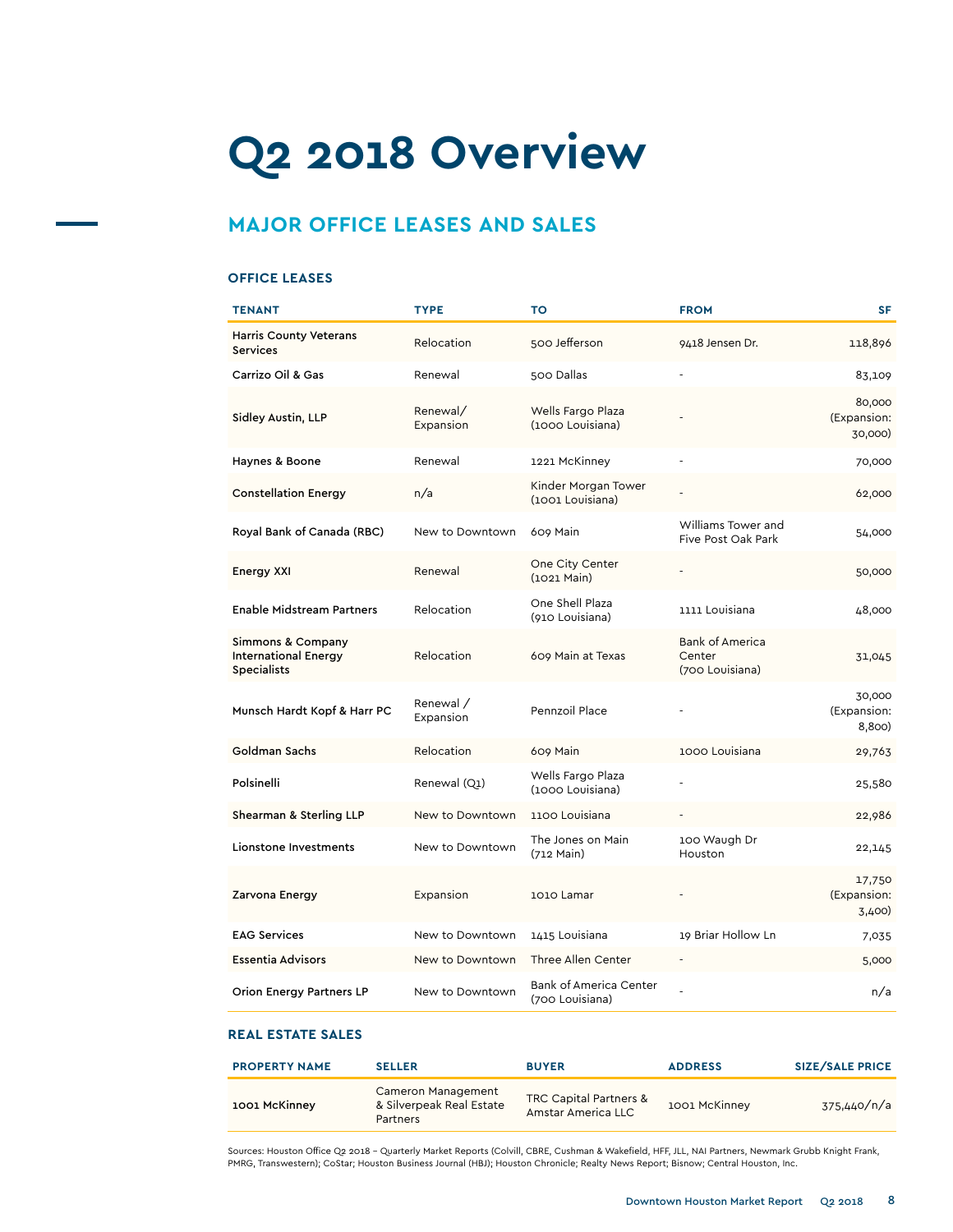# **Co-Working/innovation spaces/ Incubators Downtown**

| <b>PROPERTY NAME</b>            | <b>ADDRESS</b>                         |  |
|---------------------------------|----------------------------------------|--|
| WeWork                          | 708 Main                               |  |
| <b>Accenture Innovation Hub</b> | 1301 Fannin                            |  |
| <b>Station Houston</b>          | 1301 Fannin                            |  |
| Regus                           | 700 Milam, 2 Allen Center (1200 Smith) |  |
| Level Office                    | 720 Rusk, 405 Main                     |  |

Sources: HBJ; Central Houston, Inc.

# **Retail Openings**

Opened Q2 2018

| <b>Grit Grocery</b><br>(mobile grocery truck)     | Historic Market Square<br>(900 block of Preston) |
|---------------------------------------------------|--------------------------------------------------|
| <b>LCD Gallery</b>                                | 114 Main                                         |
| <b>No Lines Barber Studio</b>                     | 1401 Sterrett,<br>Suite 202                      |
| <b>RYDE</b>                                       | Esperson Building<br>(808 Travis)                |
| <b>Spruce Goose: Social</b><br><b>Flyers Club</b> | 811 Congress                                     |
| Tru Essence Cosmetic &<br>Med Spa                 | 1725 Main, Suite 2                               |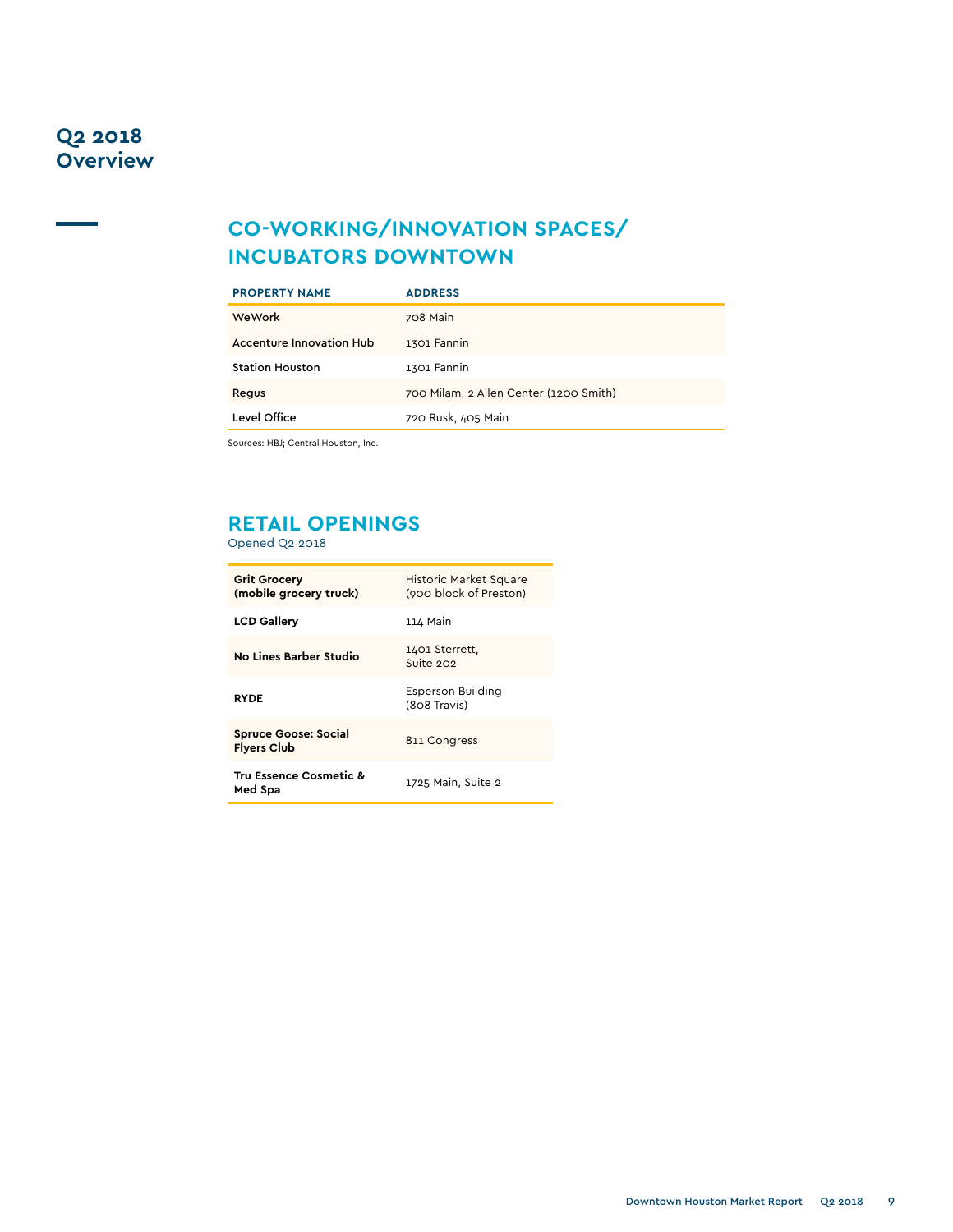# **Spotlight on Downtown Houston**

## **Local Media**

#### June 13, 2018

#### **WORLD CUP COMING TO U.S.; HOUSTON COULD HOST GAMES**

The World Cup is returning to North America, moving Houston a lot closer to hosting one of the world's biggest soccer matches. FIFA Congress has awarded the 2026 World Cup to a united bid consisting of the United States, Canada and Mexico, beating out Morocco. Houston is one of 23 cities as potential host cities for World Cup matches; that list is expected to be trimmed to the final 16 cities by June 2020. NRG Stadium is the venue Houston has put up to host World Cup games. Hosting the 2026 World Cup could generate more than \$5 billion in short-term economic activity across North America, with an overall net benefit of \$3 to \$4 billion, according to Boston Consulting Group. Incremental economic activity could total between \$160 and \$620 million in each host city, creating a net benefit of \$90 million to \$480 million per city after accounting for potential public costs. **—HBJ**

#### June 11, 2018

#### **HOUSTON NO. 7 BEST CITY IN AMERICA, NO. 31 IN THE WORLD**

"Houston is one of the best cities in America and the world, ranked as the No. 7 best city in the U.S. and the No. 31 best city in the world by Vancouver, British Columbia-based Resonance Consultancy Ltd. In the 2018 "America's Best Cities" report, the Bayou City earned high marks for its key institutions, economic climate, infrastructure, attractions, programming, entertainment and culture. Houston almost made the top 10 cut out of all global cities in the economic climate category, coming in at No. 11 worldwide. "Smart, skilled and soulful, Houston is the American city of the future," highlighting the city's diversity and affordability. "Among many other things, you get a food scene to rival any in the country." Resonance also lauded Houston's upcoming spaceport, high-speed rail project, and the Innovation District coming to Midtown. In particular, Resonance had high praise for the recently released "Plan Downtown: Converging Culture, Lifestyle & Commerce," a comprehensive plan to re-energize downtown Houston and improve upon its residential developments, green space, walkability and public transit. **—HBJ**

#### June 6, 2018

#### **ONCE-IN-A-LIFETIME HOUSTON EXHIBIT OFFERS RARE GLIMPSE INSIDE THE SISTINE CHAPEL**

Starting on June 8, "Michelangelo's Sistine Chapel: The Exhibition" will be unveiled for a two-month run at event space The Corinthian. Expect full-sized, photographed replicas of the artist's vault frescoes, along with his 40-foot-high The Last Judgment, from the altar wall. The works have been on display around the country and the world, including at the Oculus mall in Westfield World Trade Center in New York, and The Women's Museum in Dallas. After this Houston exhibit, it will run in Hangzhou, China. Michelangelo's Sistine Chapel runs June 8 through July 31. For more information, visit the official site." **—Culturemap**

#### May 4, 2018

### **NEW YORK LAW FIRM OPENS HOUSTON OFFICE LED BY FORMER BAKER BOTTS PARTNER**

New York-based law firm Shearman & Sterling LLP has opened its second Texas office in Houston with six partners, on May 3, at 1100 Louisiana St., in a 22,986-SF office. Shearman & Sterling will significantly expand its existing global energy capabilities with a focus on oil and gas transactions and projects to complement the firm's existing global energy group. "Our new Houston team's tremendous reputation, particularly in upstream, midstream and downstream oil and gas transactions, provides great synergies with our existing global energy offering and bolsters our client offering on the ground in one of the world's leading, and extremely active, energy markets," said David Beveridge, Shearman & Sterling's senior partner. "The launch of our Houston office advances our growth plans in the United States while furthering the firm's industry group strategy." **—HBJ**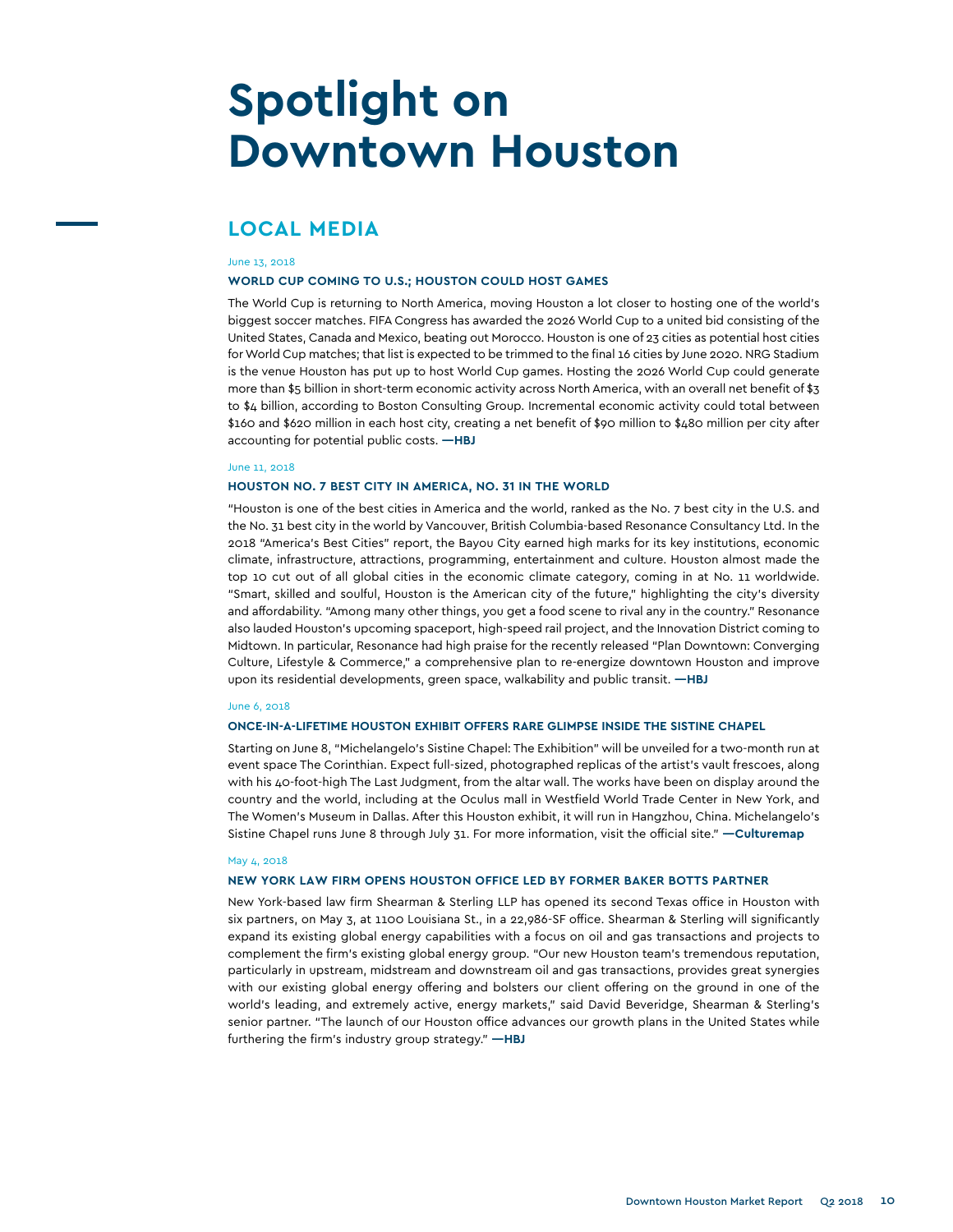# **Spotlight on Downtown Houston**

## **Local Media** (continued)

#### April 19, 2018

### **FRESH FOOD TRUCK ROLLS OUT NEW HEALTHY WAY FOR HOUSTONIANS TO SHOP FOR THEIR MEALS**

"The grocery business is in a period of major changes. At the same time, the farm to table movement has made diners more aware than ever of where their food comes from. Grit Grocery is a food truck that sells fresh produce, meat, seafood, dry goods, and more. Founded by two men with Rice MBAs, Dustin Windham and Jamal Ansari, and a third, Michael Powell, who has a Ph.D. in Cultural Anthropology, Grit aims to be a convenient way for people to purchase fresh, healthy food. "It's mostly local product. We don't do processed food." The truck operates on a set schedule that takes it to a different neighborhood each weekday from 3 pm to 9 pm. Shoppers can either purchase raw ingredients or "meal bundles" that offer all the ingredients needed to prepare a specific dish. Customers have responded so favorably that Grit leased a 3,000-square-foot warehouse to store more product and has begun construction on a second truck that will allow it to reach more people." **—Culturemap**

#### April 17, 2018

#### **NEW YORK PRIVATE EQUITY FIRM ESTABLISHES FIRST HOUSTON OFFICE**

"New York-based private equity firm Orion Energy Partners LP announced the opening of its first Houston office in the Bank of America Center at 700 Louisiana St. on April 17. The new office implants Orion closer to where it has tended to make investments, and will augment its ability to find new investments and serve those it has secured. "Houston is a phenomenal place to live and work, and the ideal market to anchor Orion Energy's strategy in the region," said Ethan Shoemaker, the firm's managing director. Shoemaker expects Orion's participation in the region to accelerate going forward." **—HBJ**

#### April 15, 2018

### **DISCOVERY GREEN MARKS 10TH ANNIVERSARY**

"Discovery Green opened a decade ago this weekend, and the downtown green space has hosted more than 12 million visitors so far and has spurred more than a billion dollars in economic development. Skeptics said the 12-acre green space would become a homeless encampment, that no suburbanite would drive all the way downtown to see a park. They were wrong. Visitor counts immediately outstripped consultants' projections, more than 1.2 million people visit the park's 1-acre lake, its playground and interactive water feature, its restaurants, amphitheater, dog runs and public art installations, its summer winter ice rink. Many visitors are drawn by the 600-some free activities the park hosts annually — from yoga, Zumba and salsa classes to film, beer and margarita festivals, 5K runs and even a contemporary circus. Others are out-of-towners, or organizers of events that see it as a key part of the pitch for conventions, Final Fours, All-Star games and Super Bowls. "I'm a native Houstonian and I'm a son of a native Houstonian, and as children we were told, 'Never go downtown,' that nothing good happened downtown outside of the Theater District," said Discovery Green's president, Barry Mandel. "So, watching children in the thousands recreate downtown on a daily basis is sometimes kind of hard to comprehend, and it is also joyful on a daily basis." **—Chronicle**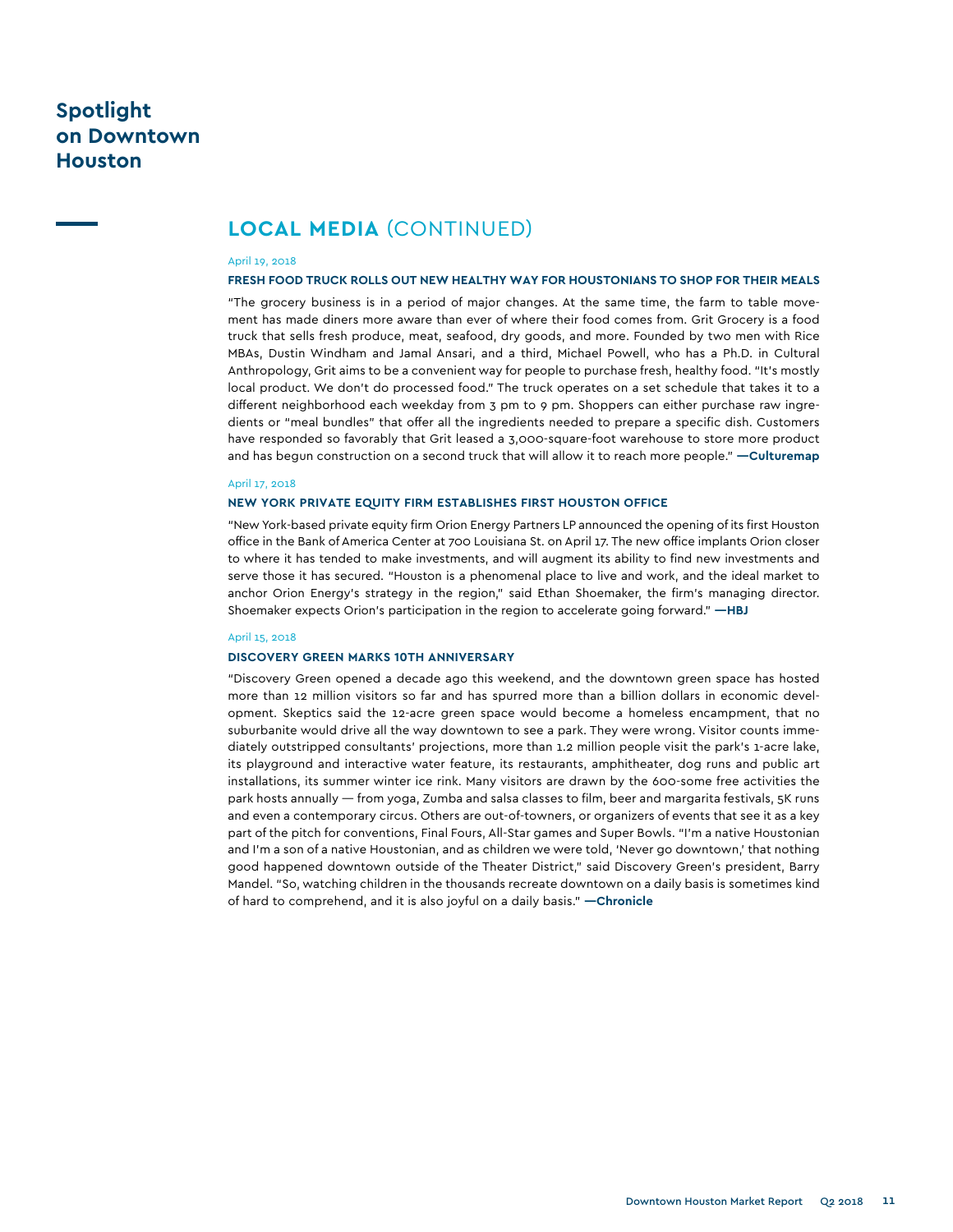# **Spotlight on Downtown Houston**

## **Regional & Global Media**



## June 2018

## **HOUSTON'S NEW KINDER HIGH SCHOOL FOR PERFORMING, VISUAL ARTS BLENDS CLASSROOMS, CREATIVITY**

"Occupying a full city block in downtown Houston, the new Kinder High School for the Performing and Visual Arts is nearing completion. The new flagship facility for Houston Independent School District (HISD) replaces, upgrades and expands the existing HSPVA, a magnet school for music, theater, writing, dance and art. The Kinder Foundation contributed a lead gift of \$7.5 million for the \$88.3 million arts school project in 2016 as part of that organization's \$10 million campaign to further support the HISD project and program. The new five-story 168,000 SF building has two levels of underground parking, a central 800-seat theater, a 300-seat black box theater, rehearsal rooms, an arts gallery, academic classrooms and commons, a recording studio, a roof terrace and a cafeteria, plus all the administration and faculty spaces. Founded in 1971 as HISD's cutting-edge arts and academics specialty program, HSPVA is one of the oldest such schools in the country. It's projected to open for students in January 2019. "Thanks to the inspiring commitments from both HISD and the Kinder Foundation, Houston will continue to lead the nation in accessible arts education."